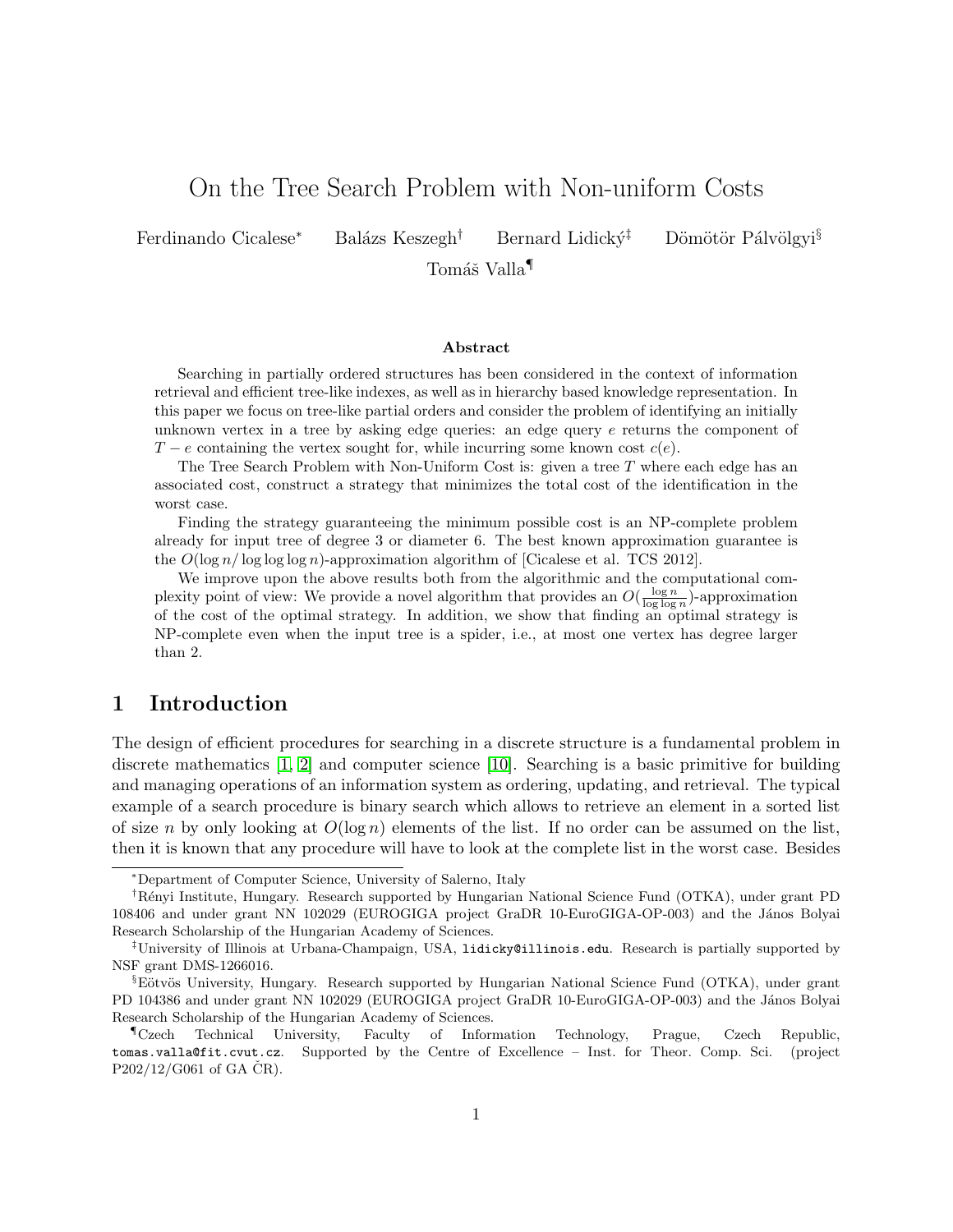<span id="page-1-1"></span>

Figure 1: An example of the tree search problem,  $T$  is the input tree and  $D$  is a decision tree with  $cost(D) = 7 = cost^D(a) = cost^D(c)$ . If the vertices of the tree T represent the parts of a device to assemble, the decision tree corresponds to the assembly procedure that at time  $0$  joins  $e$  with  $b$ ; then at time 3 joins b with c and e with g. At time 4 the joining of d with c and e with f is started. Finally, at time 6 part a is joined with part c and the procedure ends by time 7.

these two well characterized extremes, extensive work has also been devoted to the case where the underlying structure of the search space is a partial order. Partial orders can be used to model lack of information on the totally ordered elements of the search space [\[12\]](#page-11-1) or can naturally arise from the relationship among the elements of the search space, like in hierarchies used to model knowledge representation [\[15\]](#page-11-2), or in tree-like indices for information retrieval of large databases [\[3\]](#page-10-2). For more about applications of tree search see below.

In this paper, we focus on the case where the underlying search space is a tree-like partially ordered set and tests have nonuniform costs. We investigate the following problem.

THE TREE SEARCH PROBLEM WITH NON-UNIFORM COSTS

Input: A tree  $T = (V, E)$  with non-negative rational costs assigned to the edges defined by a  $c : e \in E \mapsto c(e) \in \mathbb{Q}.$ 

Output: A strategy that minimizes (in the worst case) the cost spent to identify an initially unknown vertex x of T by using edge queries. An edge query  $e = \{u, v\} \in E$  asks for the subtree  $T_u$  or  $T_v$  which contains x, where  $T_u$  and  $T_v$  are the connected components of  $T - e$ , including the vertex u and v respectively. The cost of the query e is  $c(e)$ . The cost of identifying a vertex x is the sum of the costs of the queries asked.

More formally, a strategy for the Tree Search Problem with nonuniform costs over the tree  $T$  is a decision tree D which is a rooted binary tree with  $|V|$  leaves where every leaf  $\ell$  is associated with one vertex  $v \in V$  and every internal node<sup>[1](#page-1-0)</sup>  $v \in V(D)$  is associated with one test  $e = \{u, v\} \in E$ . The outgoing edges from  $\nu$  are associated with the possible outcomes of the query, namely, to the case where the vertex to identify lies in  $T_u$  or  $T_v$  respectively. Every vertex has at least one associated leaf. The actual identification process can be obtained from  $D$  starting with the query associated to the root and moving towards the leaves based on the answers received. When a leaf  $\ell$  is reached, the associated vertex is output (see Fig. [1](#page-1-1) for an example).

Given a decision tree D, for each vertex  $v \in V(T)$ , let  $cost^{D}(v)$  be the sum of costs of the edges associated to nodes on the path from the root of  $D$  to the leaf identifying v. This is the total cost

<span id="page-1-0"></span><sup>&</sup>lt;sup>1</sup>For the sake of avoiding confusion between the input tree and the decision tree, we will reserve the term vertex for the elements of  $V$  and the term node for the vertices of the decision tree  $D$ .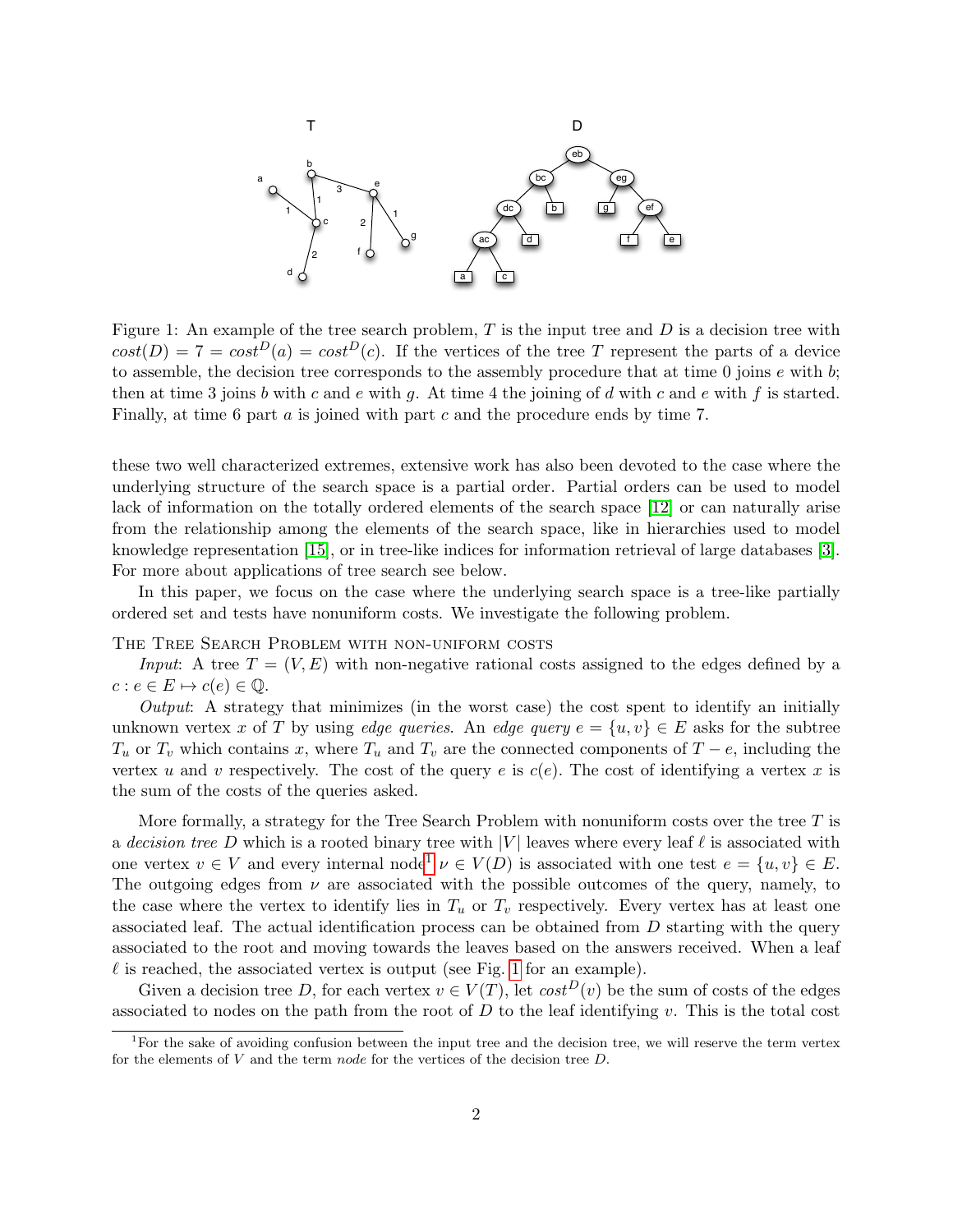of the queries performed when the strategy  $D$  is used and  $v$  is the vertex to be identified.

In addition, let the cost of  $D$  be defined by

$$
cost(D) = \max_{v \in V(T)} cost^{D}(v).
$$

This is the worst-case cost of identifying a vertex of  $T$  by the decision tree  $D$ . The optimal cost of a decision tree for the instance represented by the tree  $T$  and the cost assignment  $\bf{c}$  is given by

$$
OPT(T, \mathbf{c}) = \min_{D} cost(D),
$$

where the min is over all decision trees  $D$  for the instance  $(T, c)$ .

Previous results and related work. The Tree Search Problem has been first studied under the name of tree edge ranking [\[9,](#page-11-3) [5,](#page-10-3) [11,](#page-11-4) [13,](#page-11-5) [7\]](#page-11-6), motivated by multi-part product assembly. In [\[11\]](#page-11-4) it was shown that in the case where the tests have uniform cost, an optimal strategy can be found in linear time. A linear algorithm for searching in a tree with uniform cost was also provided in [\[14\]](#page-11-7). Independently of the above articles, the first paper where the problem is considered in terms of searching in a tree is [\[3\]](#page-10-2), where the more general problem of searching in a poset was also addressed.

The variant considered here in which the costs of the tests are non-uniform was first studied by Dereniowski [\[6\]](#page-11-8) in the context of edge ranking. In this paper, the problem was proved NP-complete for trees of diameter at most 10. Dereniowski also provided an  $O(\log n)$  approximation algorithm. In [\[4\]](#page-10-4) Cicalese et al. showed that the tree search problem with non-uniform costs is strongly NPcomplete already for input trees of diameter 6, or maximum degree 3, moreover, these results are tight. In fact, in [\[4\]](#page-10-4), a polynomial time algorithm computing the optimal solution is also provided for diameter 5 instances and an  $O(n^2)$  algorithm for the case where the input tree is a path. For arbitrary trees, Cicalese et al. provided an  $O(\frac{\log n}{\log \log \log n})$  $\frac{\log n}{\log \log \log n}$ )-approximation algorithm.

Our Result. Our contribution is both on the algorithmic and on the complexity side. On the one hand, we provide a new approximation algorithm for the tree search problem with non-uniform costs which improves upon the best known guarantee given in [\[4\]](#page-10-4). In section 3 we will prove the following result.

<span id="page-2-1"></span>**Theorem 1.** There is an  $O(\log n / \log \log n)$ -approximation algorithm for the Weighted Tree Search Problem that runs in polynomial time in n.

In addition, we show that the tree search problem with non-uniform costs is NP-hard already when the input tree is a spider<sup>[2](#page-2-0)</sup> of diameter 6.

More about applications. We discuss some scenarios in which the problem of searching in trees with non-uniform costs naturally arises.

Consider the problem of locating a buggy module in a program in which the dependencies between different modules can be represented by a tree. For each module we can verify the correct behavior independently. Such a verification may consist in checking, for instance, whether all branches and statements in a given module work properly. For different modules, the cost of using the checking procedure can be different (here the cost might refer to the time to complete the check). In such a situation, it is important to device a debugging strategy that minimizes the cost incurred in order to locate the buggy module in the worst case.

<span id="page-2-0"></span> $^{2}$ By *spider* we mean a tree with at most one vertex of degree greater than 2.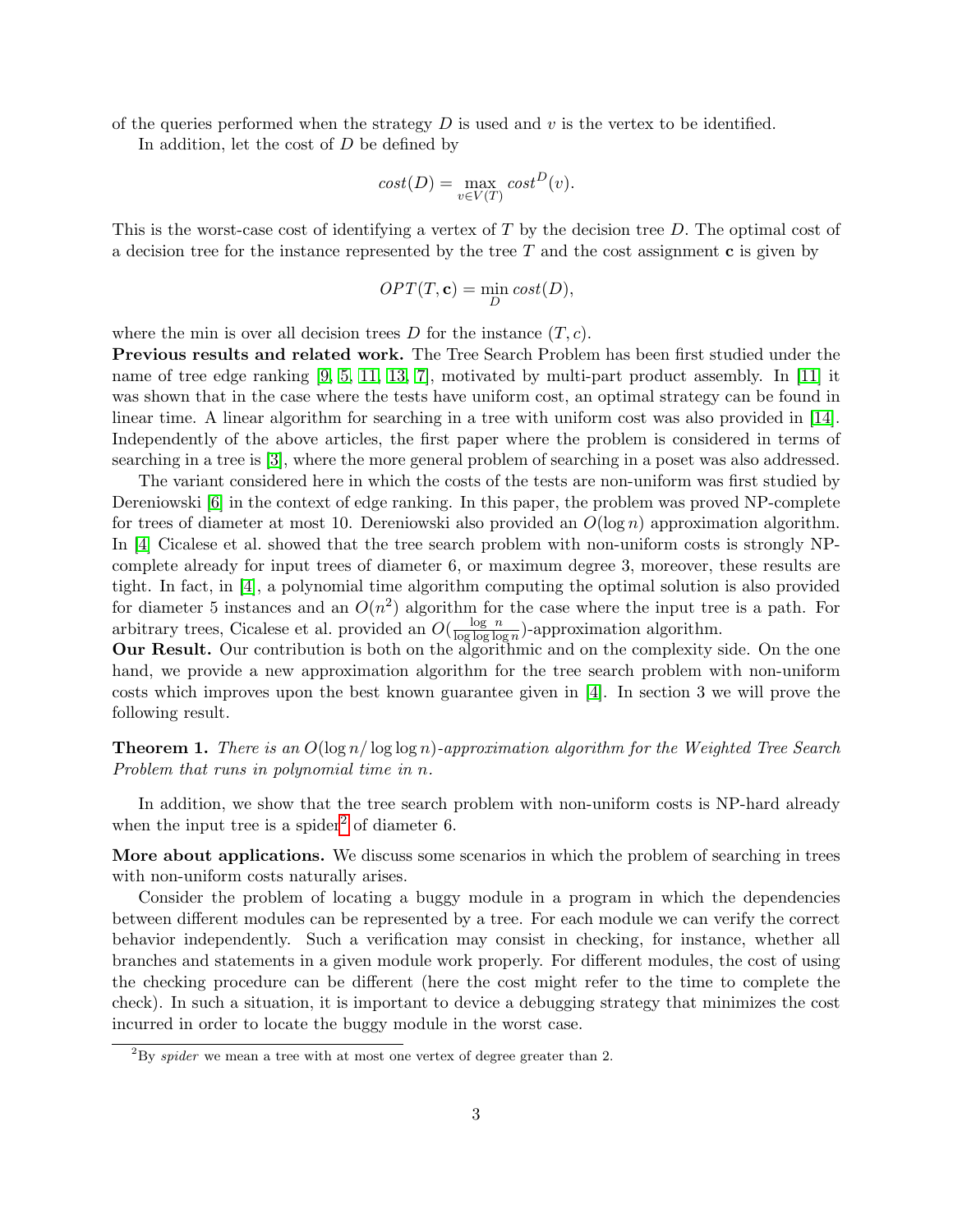Checking for consistency in different sites keeping distributed copies of tree-like data structures (e.g., file systems) can be performed by maintaining at each node some check sum information about the subtree rooted at that node. Tree search can be used to identify the presence of "buggy nodes", and efficiently identifying the inconsistent part in the structure, rather than retransmitting or exhaustively checking the whole data structure. In [\[3\]](#page-10-2), an application of this model in the area of information retrieval is also described.

Another examples comes from a class of problems which is in some sense dual to the previous ones: deciding the assembly schedule of a multi-part device. Assume that the set of pairs of parts that must be assembled together can be represented by a tree. Each assembly operation requires some (given) amount of time to be performed and while assembling two pieces, the same pieces cannot be involved in any other assembly operation. At any time different pairs of parts can be assembled in parallel. The problem is to define the schedule of assembly operations which minimize the total time spent to completely assembly the device. The schedule is an edge ranking of the tree defined by the assembly operations. By reversing the order of the assembly operation in the schedule we obtain a decision tree for the problem of searching in the tree of assembly operation where each edge cost is equal to the cost of the corresponding assembly.

#### 2 Basic lower and upper bounds

In this section we provide some preliminary results which will be useful in the analysis of our algorithm presented in the next section. We introduce some lower bounds on the cost of the optimal decision tree for a given instance of the problem. We also recall two exact algorithm for constructing optimal decision tree which were given in [\[4\]](#page-10-4). The first is an exponential time dynamic programming algorithm which works for any input tree. The second is a quadratic time algorithm for instances where the input tree is a path. Finally, we show a construction of 2-approximation decision trees for spider graphs.

Let  $T$  denote the input tree and  $\bf{c}$  the cost function. It is not hard to see that, given a decision tree D for T we can extract from it a decision tree for the instance of the problem defined on a subtree  $T'$  of T and the restriction of c to the vertices in  $T'$ . For this, we can repeatedly apply the following operation: if in D there is a node  $\nu$  associated with an edge  $e = \{u, v\}$ , such that  $T_u$  (reps.  $T_v$ ) is included  $T - T'$  then remove the node  $\nu$  together with the subtree rooted at the child of  $\nu$  corresponding to the case where the vertex to identify is in  $T_u$  (reps.  $T_v$ ). Let D' be the resulting decision tree when the above step cannot be performed anymore. Then, clearly  $cost(D', c) \leq cost(D, c)$ . We have shown the following (also observed in [\[4\]](#page-10-4)).

<span id="page-3-0"></span>**Lemma 2.** Let T' be a subtree of T. Then,  $OPT(T, c) \ge OPT(T', c)$ .

Another immediate observation is that for a given input tree T, the value  $OPT(T, c)$  is monotonically non-decreasing with respect to the cost of any edge. This is recorded in the following.

**Lemma 3.** Let **c** and **c'** be cost assignments on a tree T such that  $c'(e) \le c(e)$  for every  $e \in E(T)$ . Then,  $OPT(T, c) \ge OPT(T, c')$ .

The next lemma shows that subdividing an edge cannot decrease the cost of the optimal decision tree.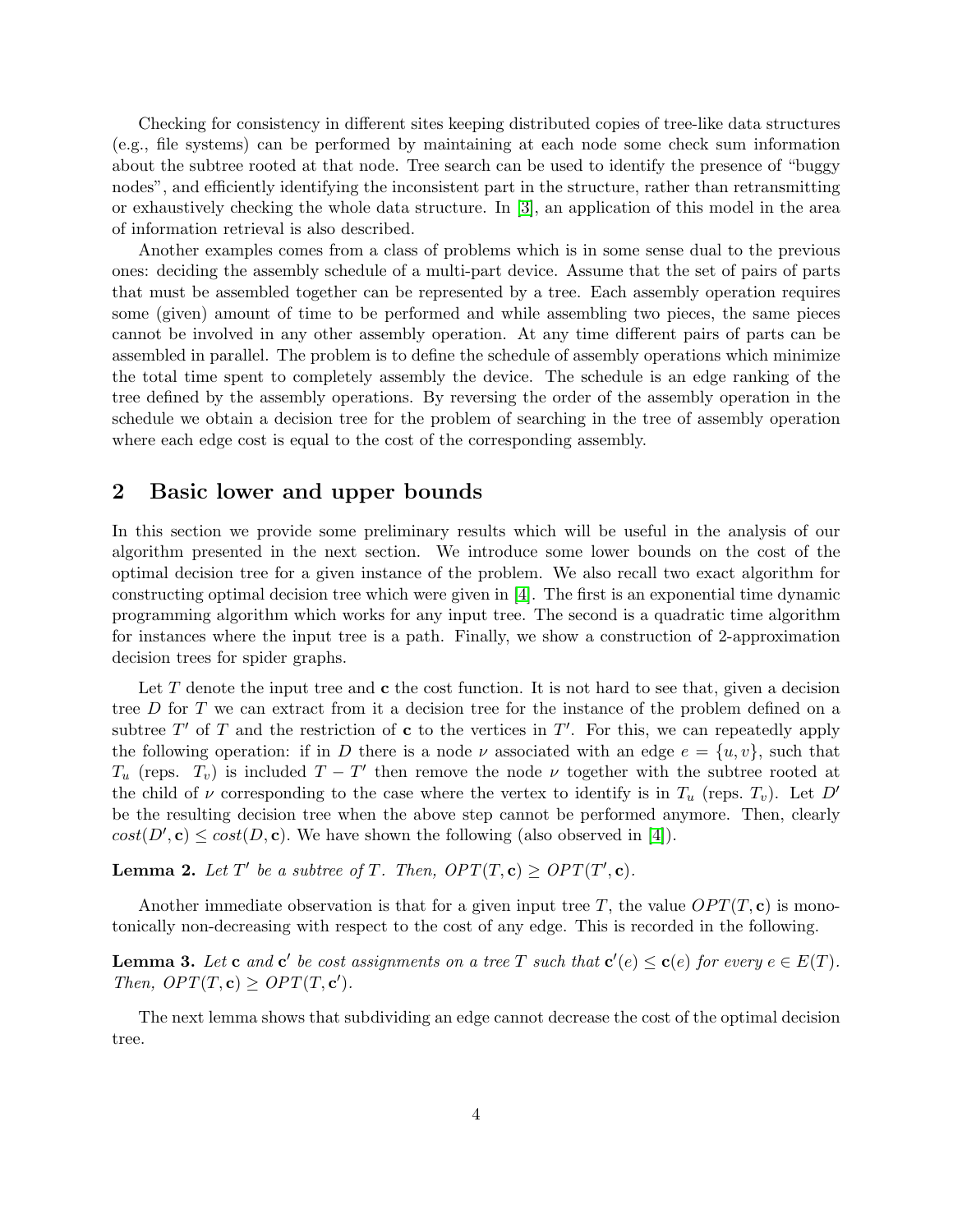<span id="page-4-3"></span>**Proposition 4.** Let **c** be a cost assignment on a tree T. Let  $v \in V(T)$  have exactly two neighbors  $u_1, u_2 \in V(T)$ . If T' is obtained from  $T - v$  by adding the edge  $\{u_1, u_2\}$  and  $\mathbf{c}'$  is obtained from  $\mathbf{c}$ by setting  $\mathbf{c}'(u_1u_2) = \min{\{\mathbf{c}(u_1v), \mathbf{c}(u_2v)\}}$  then  $OPT(T, \mathbf{c}) \ge OPT(T', \mathbf{c}')$ .

*Proof.* Let D be an optimal decision tree for the instance  $(T, c)$ . Let us assume without loss of generality that in D the node  $\nu_1$  associated with  $e_1 = \{u_1, v\}$  is an ancestor of the node  $\nu_2$  associated with  $e_2 = \{u_2, v\}$ . Notice that one of the children of  $\nu_2$  is a leaf associated with the vertex v. Let D be the subtree of D rooted at the non-leaf child of  $\nu_2$ .

Let D' be the decision tree obtained from D by associating the node  $\nu_1$  to the edge  $e = \{u_1, u_2\}$ and replacing the subtree rooted at  $\nu_2$  with the subtree D.

It is not hard to see that  $D'$  is a proper decision tree for  $T'$ . In addition we also have that for any vertex z of T' which is associated to a leaf in  $\tilde{D}$  it holds that  $cost^{D'}(z) = cost^{D}(z) - c(e_1) - c(e_2)$  $\mathbf{c}(e_2) + \mathbf{c}'(u_1u_2)$ , and for any other vertex z of T' we have  $cost^{D'}(z) = cost^{D}(z) - \mathbf{c}(e_1) + \mathbf{c}'(u_1u_2)$ or  $cost^{D'}(z) = cost^{D}(z)$ . It follows that  $OPT(T', c') \le cost(D') \le cost(D) = OPT(T, c)$ .  $\Box$ 

The following two results from [\[4\]](#page-10-4) provide exact algorithms for the construction of optimal strategies, namely an exponential dynamic programming based algorithm for general trees and an  $O(n^2)$  time algorithm for the special case where the input tree is a path.

<span id="page-4-1"></span>**Proposition 5** ([\[4\]](#page-10-4)). Let T be an edge-weighted tree on n vertices. Then an optimal decision tree for T can be constructed in  $O(2^n n)$  time.

*Proof from [\[4\]](#page-10-4).* Let E be the set of edges of T and c be a cost function. We have that

$$
OPT(T) = \min_{e = \{u,v\} \in E} (\mathbf{c}(e) + \max\{OPT(T_u), OPT(T_v)\}),
$$

where  $T_u(T_v)$  is the tree component of  $T - e$  that contains u (v). Since there are at most  $2^n$ subtrees in T and there are at most n choices for the root of T, it follows that this equation can be solved in  $O(n2^n)$  time by means of dynamic programming. The optimal decision tree can be easily computed from the values of  $OPT(\cdot)$ .  $\Box$ 

Note that for a star  $T$  any decision tree  $D$  has the same cost, since all the edges have to be asked in the worst case. Hence, for a tree  $T$  such that there is only one node with degree greater than 1 we have  $OPT(T, \mathbf{c}) = \sum_{e \in E(T)} c(e)$ , for any cost function **c**.

The following theorem was proved by Cicalese et al. in [\[4\]](#page-10-4) and will be useful later in the analysis of our algorithm and also in the following lemma regarding the spider tree.

<span id="page-4-0"></span>**Theorem 6** ([\[4\]](#page-10-4)). There is an  $O(n^2)$  time algorithm that constructs an optimal decision tree D for a given weighted path on n vertices.

**Definition 1.** A tree T is a spider if there is at most one vertex in T of degree greater than two. We refer to this vertex as the head (or center) of the spider. Moreover, each path from the head of the spider to one of the leaves will be referred to as a leg of the spider.

<span id="page-4-2"></span>**Lemma 7.** Let T be a spider. Then there is an algorithm which computes a 2-approximate decision tree D for T and runs in time  $O(n^2)$ .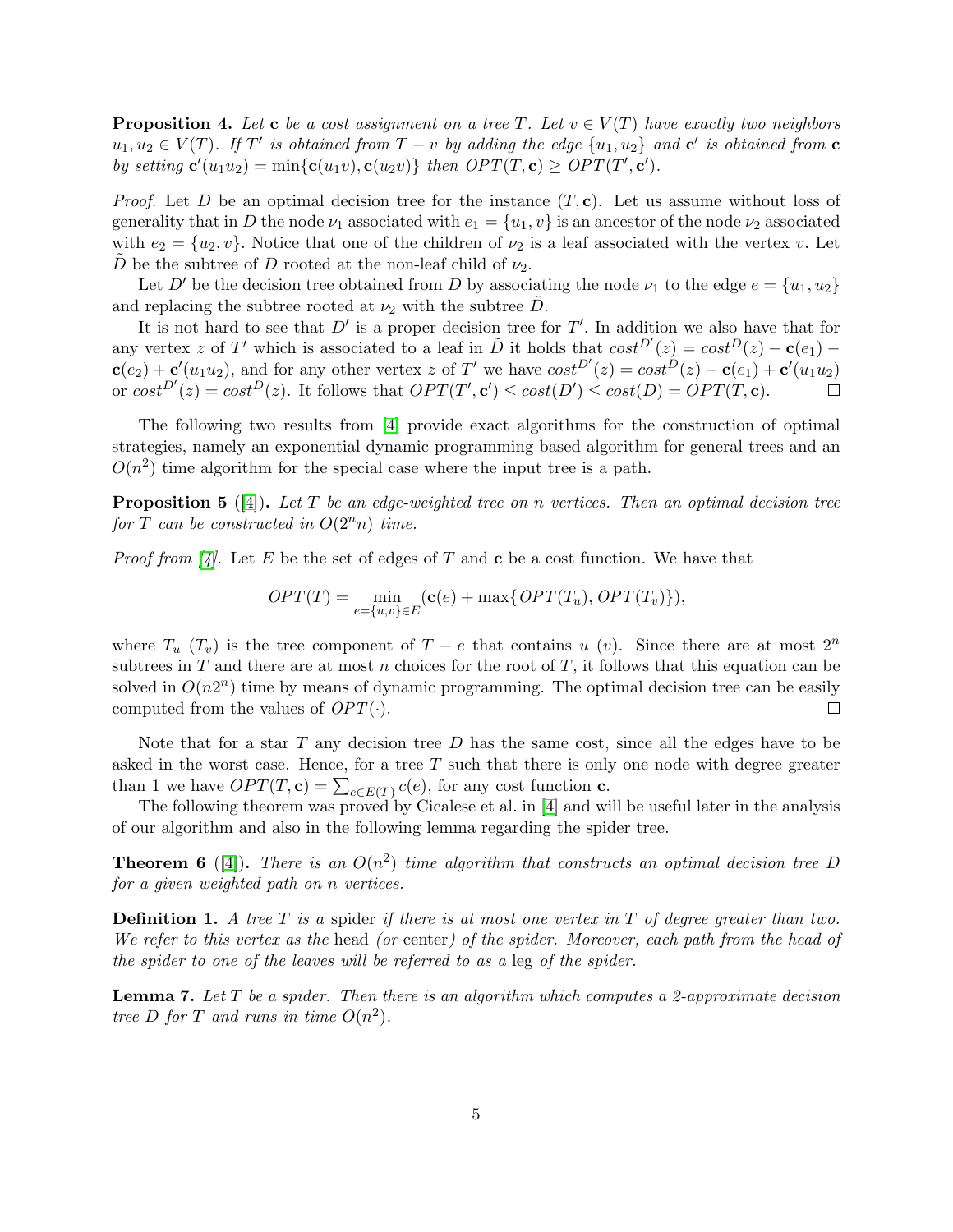Proof. If T is a path, then by Theorem [6](#page-4-0) there exists an algorithm computing the optimal decision tree in  $O(n^2)$  time. Assume T is not a path. Then T contains exactly one vertex v of degree at least three. Let  $S_v$  be the star induced by v and the vertices adjacent to v. Let us denote by  $w_1, \ldots, w_k$  the vertices adjacent to v, where  $k = \deg(v)$ . By Theorem [6,](#page-4-0) for every  $i \in \{1, \ldots, k\}$  we construct the optimal decision tree  $D_i$  for the path component  $C_i$  of  $T - v$  containing  $w_i$  in time  $O(|C_i|^2)$ . Note that the total running time for construction of  $D_1, \ldots, D_k$  is  $O(n^2)$ . Finally, for  $S_v$ we compute the optimal decision tree  $D_v$  (in  $O(n)$  time). The decision tree D for T is obtained from  $D_v$  by replacing the node corresponding to  $w_i$  by the root of  $D_i$  for every  $i \in \{1, \ldots, k\}$ . Clearly, the algorithm runs in  $O(n^2)$  time and  $cost(D) \le OPT(S_v, \mathbf{c}) + \max_{1 \le i \le k} \{ OPT(C_i, \mathbf{c}) \} \le 2OPT(T, \mathbf{c}).$ The last inequality follows since by Lemma [2](#page-3-0) both  $OPT(S_v, c)$  and  $\max_{1 \leq i \leq k} \{OPT(C_i, c)\}\$ are lower bounds on  $OPT(T, c)$ .

### 3 The Algorithm

Let n be the size of the input tree and  $t = 2^{\lfloor \log \log n \rfloor + 2}$  be a parameter fixed for the whole run of the algorithm. It holds that  $2 \log n \le t \le 4 \log n$ .

The basic idea of our algorithm is to construct a subtree S of the input tree T such that: (i) we can construct a decision tree for S whose cost is at most a constant times the cost of an optimal decision tree for S; (ii) each component of  $T-S$  has size not larger than  $T/t$ .

This will allow us to build a decision tree for  $T$  by assembling the decision tree for  $S$  with the decision trees recursively constructed for the components of  $T - S$ . The constant approximation guarantee on S and the fact that, due to the size of the subtrees on which we recurs, we need at most  $O(\frac{\log n}{\log \log n})$  $\frac{\log n}{\log \log n}$ ) levels of recursion to show that our algorithm gives an  $O(\frac{\log n}{\log \log n})$  $\frac{\log n}{\log \log n}$  approximation. The subtree S. We iteratively build subtrees  $S_0 \subset S_1 \subset \cdots \subset S_t \subseteq T$ . Starting with the empty tree  $S_0$ , in every iteration  $i \in \{1, \ldots, t\}$  we pick a centroid  $x_i$  of the largest connected component of the forest  $T - S_{i-1}$ . The subtree  $S_i$  is set to be the minimal subtree containing  $x_i$  and  $S_{i-1}$ . If for some i we have that  $S_i = T$ , then we set  $S = S_i = T$  and we stop the iterations. If all t iterations are completed then we set  $S = S_t$ .

By definition, the *centroid* of a tree T is a vertex v such that any maximal component of  $T - v$ has size at most  $|T|/2$ . Therefore, we have the following lemma—which establishes (ii) above.

#### <span id="page-5-0"></span>**Lemma 8.** If H is a maximal connected component of  $T - S$ , then  $|H| \leq |T|/\log n$ .

*Proof.* We prove by induction on k that after  $2^k$  iterations all maximal components have size at most  $|T|/2^{k-1}$ . After 1 iteration certainly all components have size at most  $|T|$ . Now by induction after  $2^{k-1}$  iterations all maximal components have size at most  $|T|/2^{k-2}$ . Among these there are at most  $2^{k-1}$  components that have size at least  $|T|/2^{k-1}$ . In the next  $2^{k-1}$  iterations we will choose a centroid in each of these components, one by one. Choosing a centroid in a component  $H$  splits H into parts that have size at most half of H, thus after  $2^k = 2^{k-1} + 2^{k-1}$  steps all components have size at most  $|T|/2^{k-1}$ .

Thus, if the process of constructing S is stopped after  $t = 2^{\lfloor \log \log n \rfloor + 2}$  iterations all components have size at most  $|T|/2^{\lfloor \log \log n \rfloor +1} \leq |T|/\log n$ . On the other hand, if the process of constructing S is stopped at some iteration  $i < t$  then it means that  $S = T$  and, trivially, we have  $|H| = 0$ .

The Decision Tree for S. Let X contain all  $x_i$  for  $i \in \{1, \ldots, t\}$  and vertices of degree at least three in S. Note that  $|X| \leq 2t+1$ . Let  $P_{u,v}$  be the path of T whose endpoints are vertices u and v.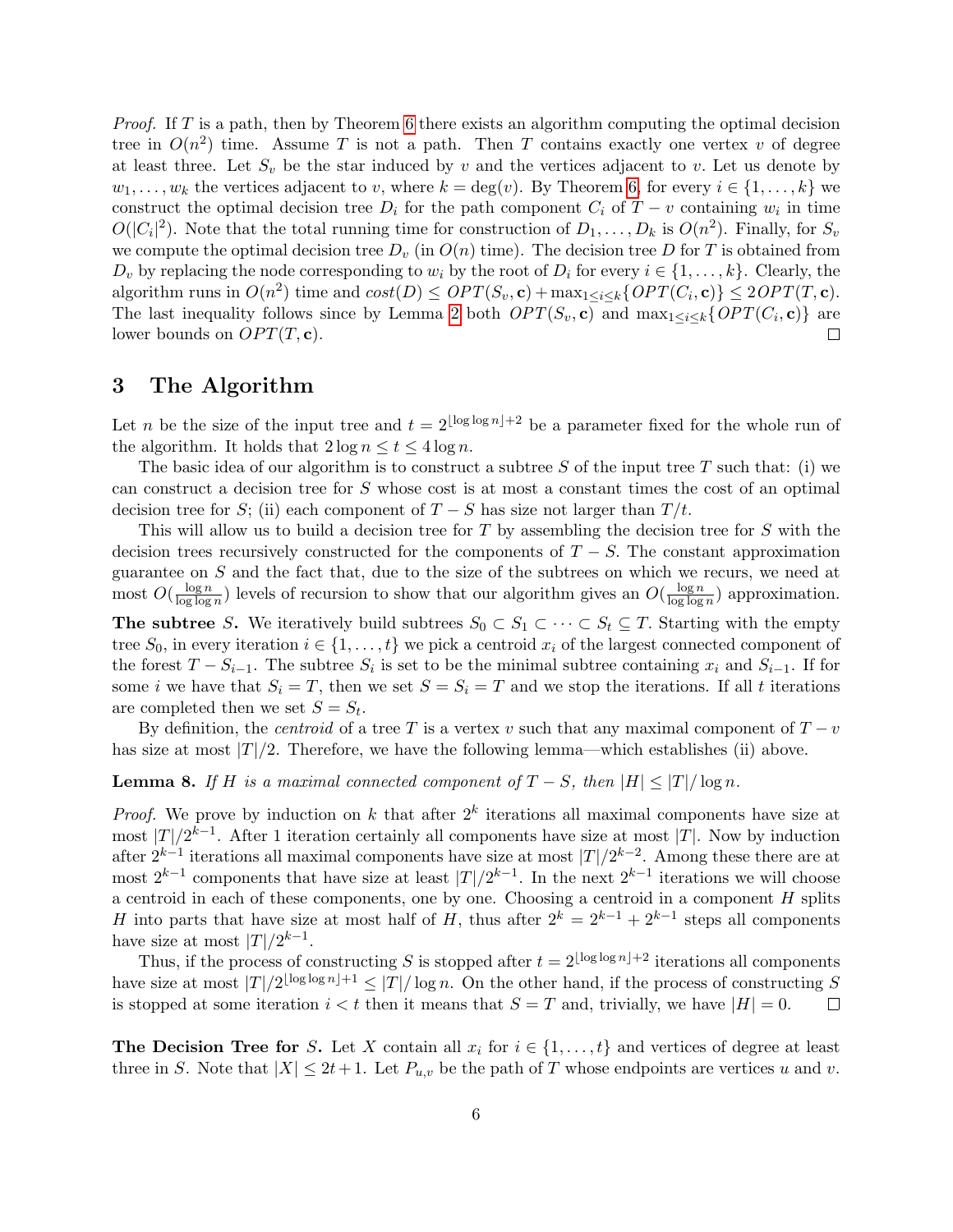

Figure 2: The tree  $S$ , the important set of vertices X and the auxiliary tree Y

We define an auxiliary tree Y on the vertex set X. Vertices  $u, v \in X$  form an edge of Y if u and v are the only vertices of X of the path  $P_{u,v}$  in T with endpoints u and v. Let  $e_{uv} = \arg \min_{e \in P_{u,v}} c(e)$ (the edge of  $P_{u,v}$  with minimal cost) and  $\mathbf{c}_Y(uv) = c(e_{uv})$ . Let  $Z = \bigcup_{uv \in E(Y)} e_{uv}$ . By Lemma [5,](#page-4-1) we can compute an optimal decision tree  $D_Y$  for Y in  $O(2^{2t}t)$  which is polynomial in n.

Let  $D_X$  be obtained from  $D_Y$  by changing the label of every internal node from uv to  $e_{uv}$ , for each  $uv \in E(Y)$ . The tree  $D_X$  is not a decision tree for S, however, leaves of  $D_X$  correspond to connected components of  $S - Z$ .

Since every connected component C of  $S - Z$  contains at most one vertex of degree at least three, every such component is a spider. By Lemma [7,](#page-4-2) a decision tree  $D<sub>C</sub>$  for each such component  $C \in S - Z$  can be computed in  $O(n^2)$  time with approximation ratio 2.

We can now obtain the decision tree  $D<sub>S</sub>$  for S by replacing each leaf in  $D<sub>X</sub>$  with the decision tree for the corresponding component in  $S - Z$ . We have

<span id="page-6-0"></span>
$$
\frac{cost(D_S)}{OPT(S, c)} \le \frac{cost(D_X) + \max_{C \in S - Z} cost(D_C)}{OPT(S, c)} \le \frac{cost(D_X)}{OPT(X, c_Y)} + \max_{C \in S - Z} \frac{cost(D_C)}{OPT(C, c)} \le 3,\tag{1}
$$

where the second inequality holds because of  $OPT(X, c_Y) \leq OPT(S, c)$  (given by Proposition [4\)](#page-4-3) and  $OPT(C, c) \leq OPT(S, c)$  (given by Lemma [2\)](#page-3-0).

Assembling the pieces in the Decision Tree for T. Let  $v$  be a vertex in S with a neighbor not in S, let  $S_v$  be the star induced by v and its neighbors outside  $V(S)$ .

Let  $D_v$  be a decision tree for  $S_v$  (notice that they all have the same cost). For every neighbor  $w \notin V(S)$  of v we compute recursively the decision tree  $D_w$  for the component  $H_w$  of  $T-S$ containing w and replace the leaf node of  $D_v$  associated to w with the root of  $D_w$ . The result is a decision tree  $D_v'$  for the subtree of T including  $S_v$  and all the components of  $T-S$  including some neighbor  $w$  of  $v$ .

In order to obtain a decision tree  $D_T$  for T we now modify  $D_S$  as follows: for each vertex v in S with a neighbor not in S, replace the leaf in  $D<sub>S</sub>$  associated with v with the a decision tree  $D'<sub>v</sub>$ computed above.

The Approximation guarantee for  $D_T$ . Let  $APP(T) = \frac{cost(D_T)}{OPT(T,c)}$  denote the approximation ratio obtained by Algorithm [TS](#page-8-0) on the instance  $(T, c)$ . Let  $APP(k) = \max_{|T| \leq k} APP(T)$ .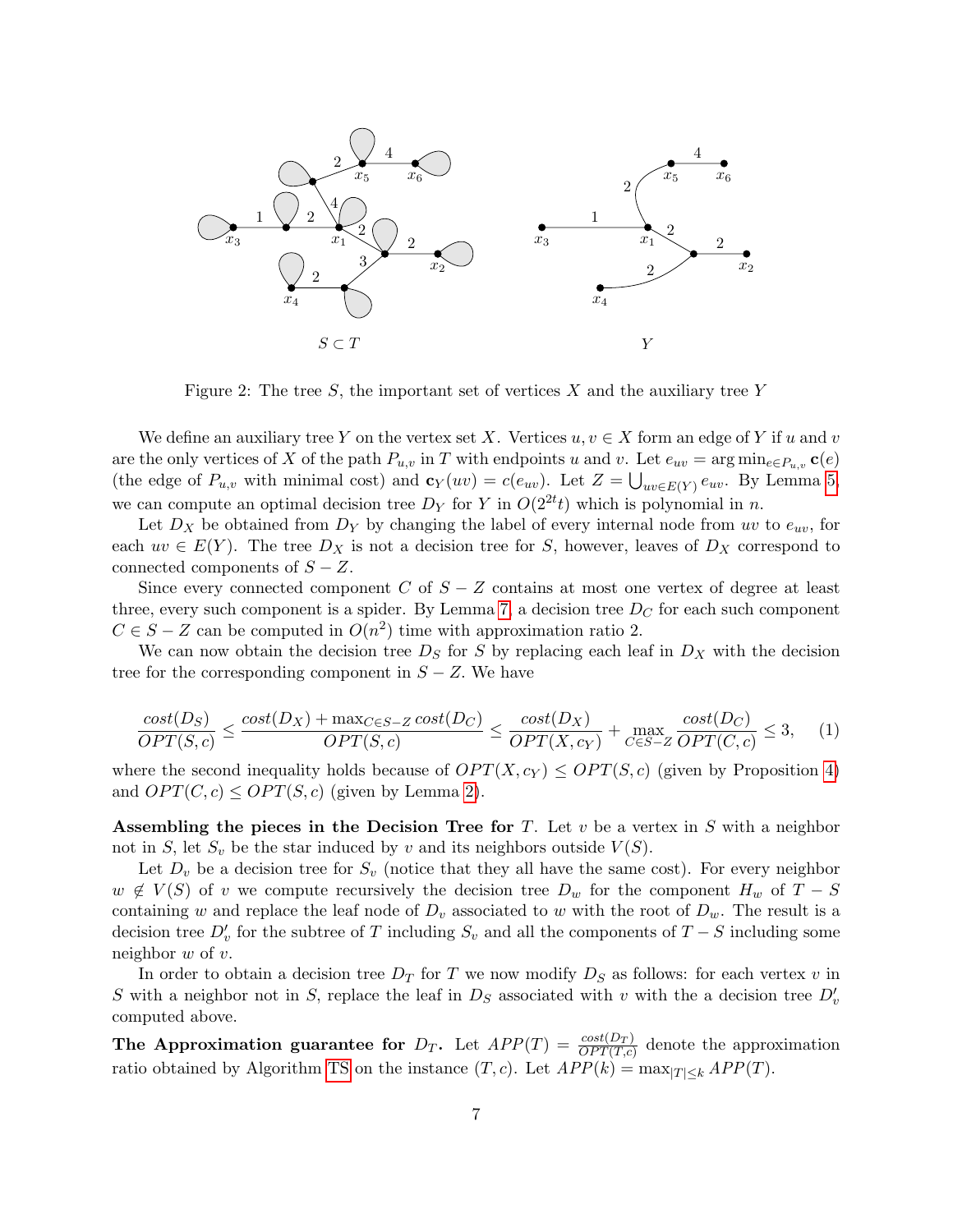<span id="page-7-2"></span>**Lemma 9.** For any tree T on n vertices and any cost assignment c, we have  $APP(T) \leq 4 \log n / \log \log n$ .

*Proof.* For every  $1 \leq k \leq n$  let  $f(k) = 4 \log k / \log \log n$ . We shall prove by induction on k that  $APP(k) \leq f(k)$ , which implies the statement of the lemma.

If  $|T| \leq t$  then our algorithm builds an optimal decision tree, thus  $APP(k) = 1 \leq f(k)$  for  $k \leq t$ . This establishes the induction base.

Choose a tree T as in the statement of the lemma such that  $APP(T) = APP(n)$ . Let S and Y be the substructures of  $T$  built by the algorithm as described above. Let  $V$  be the set of vertices of S with some neighbor not in S. For each  $w \notin V(S)$  let  $H_w$  be the maximal component of  $T-S$ containing w. Let H be the set of maximal components of  $T-S$ . Then, by construction, we have

<span id="page-7-0"></span>
$$
APP(T) = \frac{ALG(T)}{OPT(T)} \le \frac{cost(D_S) + \max_{v \in \tilde{V}} cost(D_v) + \max_{w \notin V(S)} cost(D_w)}{OPT(T, c)}
$$
(2)

$$
\leq \frac{\text{cost}(D_S)}{OPT(S, c)} + \max_{v \in \tilde{V}} \frac{\text{cost}(D_v)}{OPT(S_v, c)} + \max_{w \notin V(S)} \frac{\text{cost}(D_w)}{OPT(H_w, c)}
$$
(3)

$$
\leq 4 + \max_{H \in \mathcal{H}} \frac{ALG(H)}{OPT(H, c)} = 4 + \max_{H \in \mathcal{H}} \{APP(H)\} \tag{4}
$$

$$
\leq 4 + \max_{H \in \mathcal{H}} f(|H|) \leq 4 + f(|T|/\log n) \tag{5}
$$

$$
= 4 + f(n/\log n) = 4 + \frac{4\log\frac{n}{\log n}}{\log\log n} = \frac{4\log n}{\log\log n}
$$
\n(6)

where

- [\(3\)](#page-7-0) follows from [\(2\)](#page-7-0) because of  $OPT(S, c)$ ,  $OPT(S_v)$ ,  $OPT(D_w) \leq OPT(T, c)$  (Lemma [2\)](#page-3-0)
- [\(4\)](#page-7-0) follows from [\(3\)](#page-7-0) because of [\(1\)](#page-6-0) and the fact that any decision tree for a star  $S_v$  has the same cost, hence also equal to  $OPT(S_v, c)$
- in [\(5\)](#page-7-0) the first inequality follows by induction and the second inequality by Lemma [8](#page-5-0)
- [\(6\)](#page-7-0) follows from [\(5\)](#page-7-0) because of  $|T| = n$  and the definition of  $f(\cdot)$ .

 $\Box$ 

<span id="page-7-1"></span>**Lemma 10.** For a tree T on n vertices, the Algorithm [TS](#page-8-0) builds the decision tree  $D_T$  in time polynomial in n.

*Proof.* If  $|T| \leq t$  then the algorithm builds an optimal decision tree for T in time  $O(2^t \cdot t) = O(n^4)$ using the construction from Proposition [5.](#page-4-1) Otherwise, every iteration needed to build the subtree S (lines [7–11](#page-8-0) of the algorithm) introduces one new vertex  $x_i$  and at most one other vertex of degree at least three, thus  $|X| \leq 2t+1$ . Proposition [5](#page-4-1) then implies that an optimal decision tree  $D<sub>Y</sub>$  for Y can be computed in time  $O(2^{2t} \cdot 2t)$  which is polynomial in n. By Lemma [7,](#page-4-2) the 2-approximation decision tree  $D_H$  for H can be computed in  $O(n^2)$  time. Building the decision tree  $D_v$  for the stars  $S_v$  takes  $O(|S_v|)$  time (line [29\)](#page-8-0). The rest of the algorithm, not counting the recursion on line [33,](#page-8-0) needs time  $O(n^2)$ . As the recursion is for a graph whose size is at most half of the original, the overall algorithm running time is polynomial in  $n$ .  $\Box$ 

Lemma [10](#page-7-1) and Lemma [9](#page-7-2) now imply Theorem [1.](#page-2-1)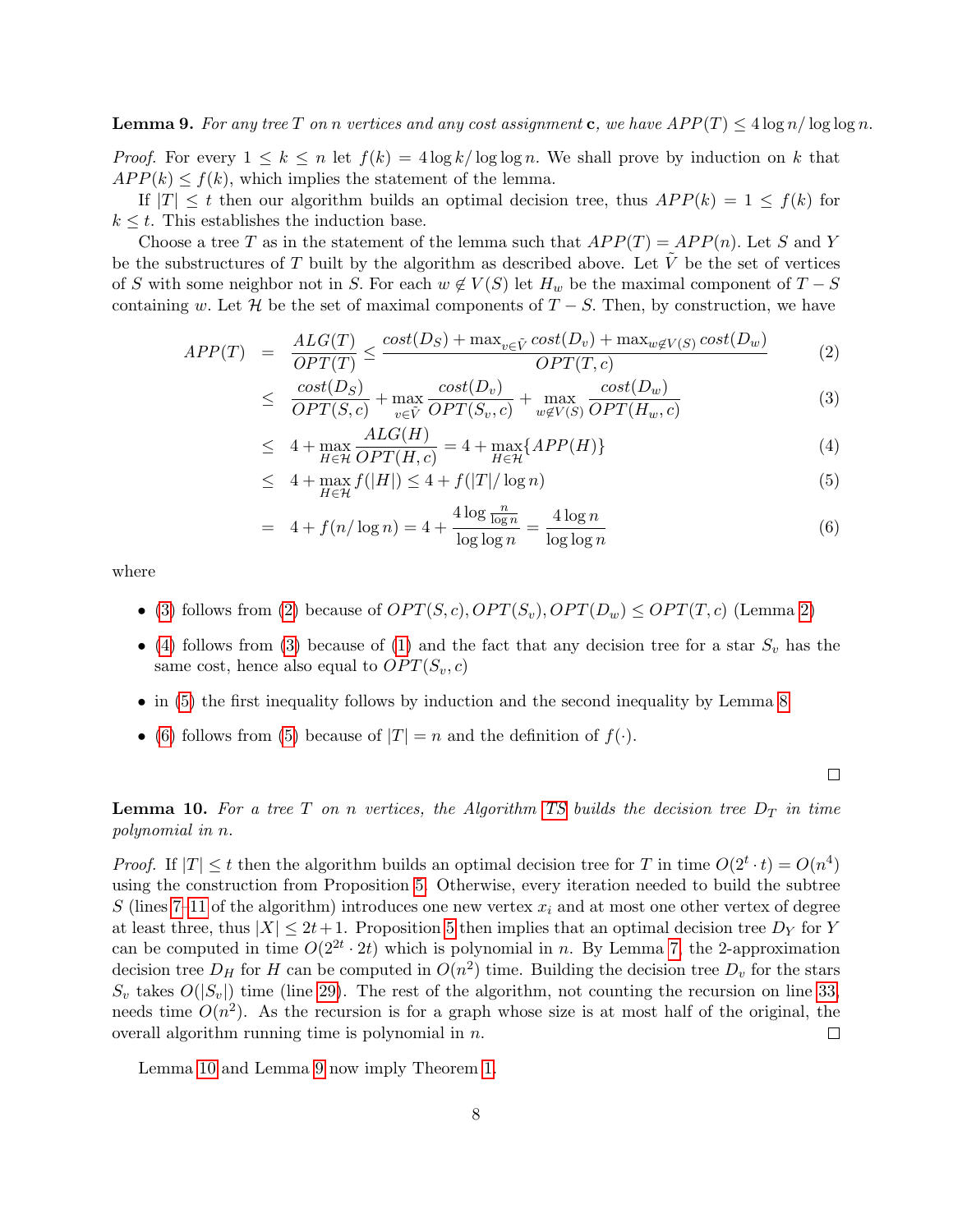Algorithm TS Tree Search Algorithm

<span id="page-8-0"></span>1: function MAIN(tree  $T$ , cost c) 2:  $t \leftarrow 2^{\lfloor \log \log |T| \rfloor + 2}$ 3: Output  $D \leftarrow TreeSearch(T, \mathbf{c}, t)$ 4: end function 5: function TREESEARCH(tree T, costs c, t) 6: if  $|T| \leq t$  then return optimal decision tree  $D_X$  for T computed by Proposition [5](#page-4-1)<br>7:  $S_0 \leftarrow \emptyset$ 7:  $S_0 \leftarrow \emptyset$ <br>8: for all for all  $i = 1, \ldots, t$  do 9:  $x_i \leftarrow$  centroid of a maximum size connected component of  $T - S_{i-1}$ <br>10:  $S_i \leftarrow$  smallest subtree containing  $x_i$  and  $S_{i-1}$ 10:  $S_i$  ← smallest subtree containing  $x_i$  and  $S_{i-1}$ <br>11: **end for** end for 12:  $X \leftarrow \{x_i | i = 1, ..., t\} \cup \{v \in V(S) | \deg_S(v) \geq 3\}$ 13:  $Y \leftarrow$  tree on vertex set  $X$ ,  $uv \in E(Y)$  iff  $X \cap P_{u,v} = \{u, v\}$ <br>14: **for all**  $uv \in E(Y)$  **do** 14: for all  $uv \in E(Y)$  do<br>15:  $c_Y(uv) \leftarrow \min_{e \in P}$ 15:  $\mathbf{c}_Y(uv) \leftarrow \min_{e \in P_{u,v}} \mathbf{c}(e)$ <br>16:  $e_{uv} \leftarrow \text{edge of } P_{u,v} \text{ with}$ 16:  $e_{uv} \leftarrow$  edge of  $P_{u,v}$  with minimum cost 17: **end for** end for 18:  $Z \leftarrow \bigcup_{uv \in E(Y)} e_{uv}$ 19: Compute optimal decision tree  $D_Y$  for  $(Y, \mathbf{c}_Y)$  by Proposition [5](#page-4-1) 20: **for all**  $uv \in E(Y)$  **do**<br>21: **Replace label of** *ut* Replace label of uv in  $D_Y$  by  $e_{uv}$ 22: end for 23: **for all** H connected component of  $Y - Z$  do 24:  $\rightarrow$  H contains at most one vertex of degree  $\triangleright$  H contains at most one vertex of degree 3 or more, i.e., H is a spider 25: Compute 2-approximate decision tree  $D_H$  for H by Lemma [7](#page-4-2) 26: replace the leaf  $k \in D_Y$  corresponding to H by the root of  $D_H$ <br>27: **end for** end for 28: **for all**  $v \in V(S)$  with a neighbor not in S **do** 29:  $S_v \leftarrow$  star induced by v and its neighbors of 29:  $S_v \leftarrow$  star induced by v and its neighbors outside of  $V(S)$ <br>30: Construct decision tree  $D_v$  for  $(S_v, c)$ Construct decision tree  $D_v$  for  $(S_v, \mathbf{c})$ 31: **for all**  $w \in S_v \setminus \{v\}$  **do**<br>32:  $U \leftarrow$  connected com 32:  $U \leftarrow$  connected component of  $T - S$  containing w<br>33:  $D_w \leftarrow TreeSearch(U, \mathbf{c}, t)$ 33:  $D_w \leftarrow TreeSearch(U, \mathbf{c}, t)$ <br>34: leaf of  $D_v$  corresponding to 34: leaf of  $D_v$  corresponding to  $w \leftarrow$  root of  $D_w$ <br>35: **end for** end for 36: replace the leaf of  $D<sub>Y</sub>$  associated to v by the root of  $D<sub>v</sub>$ 37: end for return  $D_Y$ 38: end function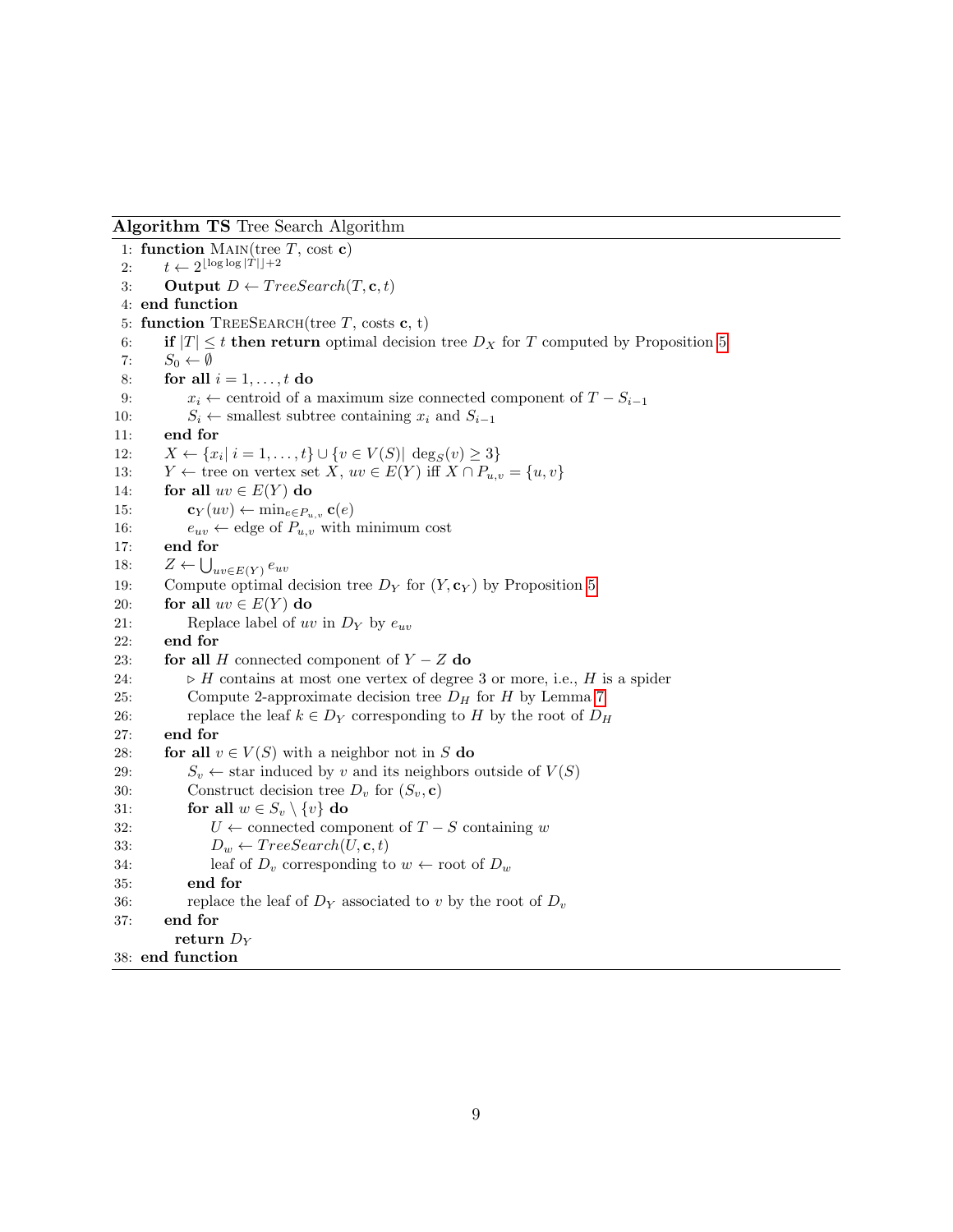# 4 Tree search with non-uniform costs is NP-hard on spider graphs

In this section we provide a new hardness result which contributes to refining the separation between hard and polynomial instances of the tree search problem with non-uniform costs. We show that the problem of finding a minimum cost decision tree is hard even for instances where the input graph is a spider and the length of every leg is three.

Our reduction is from the Knapsack Problem. The input of the Knapsack Problem is given by: a knapsack size W, a desired value V, and a set of items,  $(v_i, w_i)_{i \in [m]}$ , where  $v_i$  is the value and  $w_i$  is the weight of the *i*th item. The goal is to decide whether there exists a subset of items of total value at least V and whose weight can be contained in the knapsack, i.e., whether there is a  $J \subseteq [m]$  such that  $\sum_{j \in J} w_j \leq W$  and  $\sum_{j \in J} v_j \geq V$ .

From a knapsack instance we construct an instance  $(S, c)$  for the tree search problem with nonuniform costs, where  $S$  is a spider. Each leg will correspond to an item. Therefore, we will speak of the ith leg as the leg corresponding to the ith item. For each  $i \in [m]$ , the ith leg will consist of three edges: the one closest to the head will be called *femur* (and referred to as  $f_i$ ), the middle edge will be called tibia (and referred to as  $t_i$ ), the end will be called the tarsus (and referred to as  $s_i$ ). The cost function is defined as follows: For each  $i \in [m]$ , we set  $c(f_i) = v_i + w_i$ ;  $c(t_i) = v_i$  and  $c(s_i) = N$ , with N a large number to be determined later.

It is easy to see that in an optimal strategy, for each  $i \in [m]$  the edge  $s_i$  is always queried last among the edges on the *i*th leg. Given a decision tree D, we denote by  $I<sup>D</sup>$  the set of indices of the legs for which, in  $D$ , the node associated with the query to the tibia is an ancestor of the node associated with the query to the femur. Then, we have the following proposition, whose proof is deferred to the appendix.

# <span id="page-9-0"></span>**Proposition 11.** There is an optimal decision tree D with  $I^D \neq \emptyset$  and such that:

(i) for any  $i \in I^D$  and  $j \in [m] \setminus I^D$  the node of D associated with the jth femur is an ancestor of the node associated with the ith tibia.

(ii) for any  $i, j \in I^D$  the node of D associated with the ith tibia is an ancestor of the node associated with the jth femur.

By this proposition, we can assume that in the optimal decision tree  $D$  for at least one leg of the spider the first edge queried is a tibia. In addition, in  $D$ , there is a root to leaf path where first all femurs not in  $I^D$  are queried, then all tibias in  $I^D$  and finally all femurs in  $I^D$  (see Fig. [3](#page-10-5) for a pictorial example). Then, the cost of such a decision tree is given by the maximum between the cost of the leaf on the legs with index in  $I^D$  and whose tibia is queried as last, and the cost of the central vertex of the spider. It follows that the cost of the optimal solution is given by the following expression

$$
OPT(S, \mathbf{c}) = \min_{\emptyset \subset I \subseteq [m]} \max \left\{ N + \sum_{i \notin I} (v_i + w_i) + \sum_{i \in I} v_i; \sum_{i \in I} v_i + \sum_{i \in [m]} (v_i + w_i) \right\}
$$

If we set  $N = \sum_{i \in [m]} (v_i + w_i) - W - V$ , then we can rewrite the above expression as follows:

$$
OPT(S, \mathbf{c}) = \min_{\emptyset \subset I \subseteq [m]} \max \left\{ N + \sum_{i \notin I} w_i + \sum_{i \in [m]} v_i; N + W + V + \sum_{i \in I} v_i \right\}
$$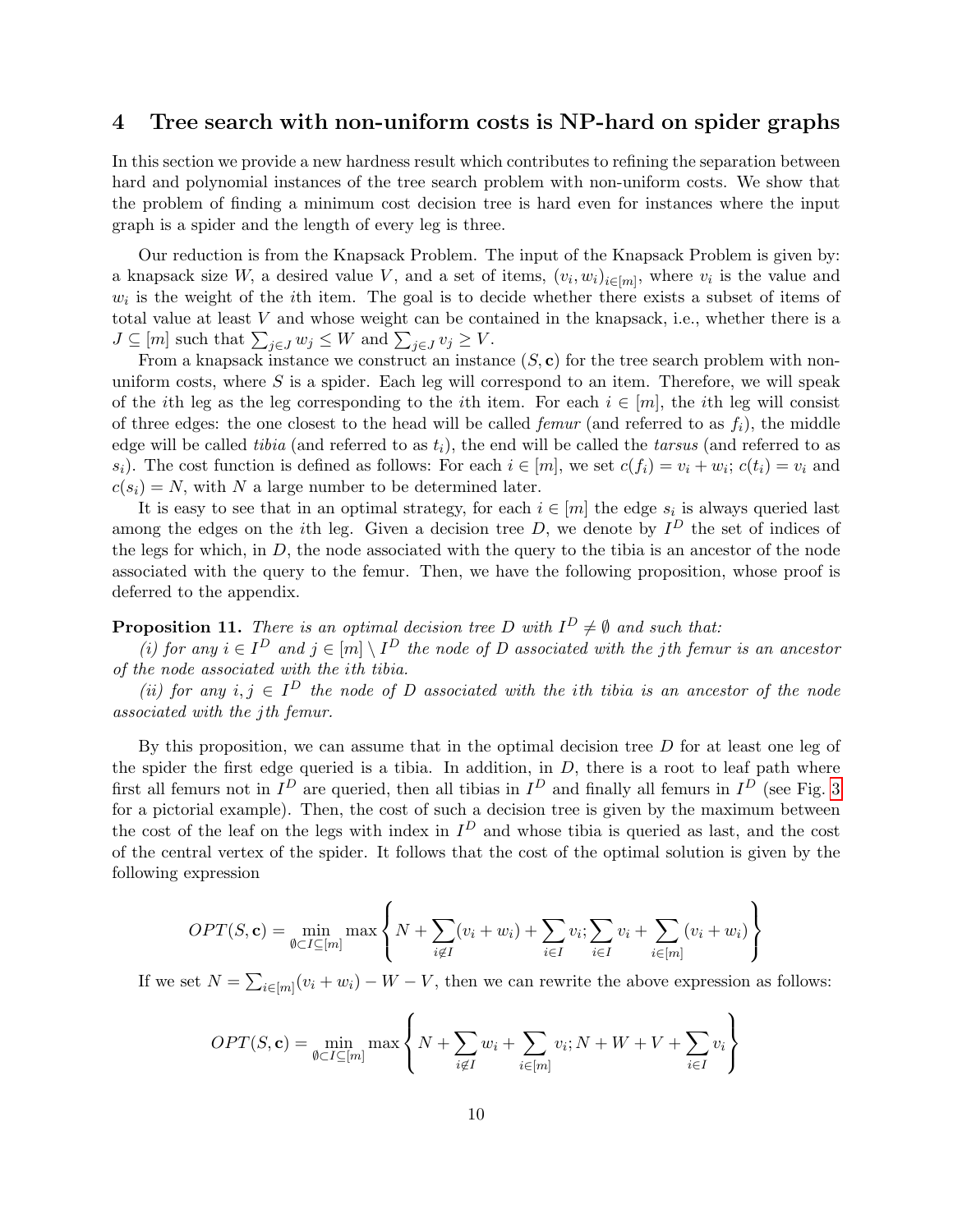

<span id="page-10-5"></span>Figure 3: The structure of the optimal decision tree in Proposition [11.](#page-9-0) For the ease of notation, we use I for  $I^D$ . The cost of this decision tree can be obtained as the max of the costs provided by the leaf associated to  $x_{i_k}$  and the leaf associated with r.

Now, it is easy to see that OPT(S, c) is at most  $\sum_{i\in[m]} v_i + N + W$  if an only if  $\sum_{i\notin I} w_i \leq W$ and  $\sum_{i \notin I} v_i \geq V$ , that is, if and only if the set  $[m] \setminus I$  is a solution for the knapsack problem. Note that as the values and weights are unrelated, we can indeed choose  $N$  as big as necessary for the above reduction, which is clearly polynomial in the size of the input to the knapsack problem.  $\Box$ 

### Acknowledgment

We are very grateful to Balázs Patkós for organizing  $5<sup>th</sup>$  Emléktábla Workshop where we collaborated on this paper.

### References

- <span id="page-10-0"></span>[1] R. Ahlswede, I. Wegener. Search Problems. J. Wiley & Sons, Chichester–New York, 1987.
- <span id="page-10-1"></span>[2] M. Aigner. Combinatorial Search. Wiley–Teubner, New York–Stuttgart, 1988.
- <span id="page-10-2"></span>[3] Y. Ben-Asher, E. Farchi, and I. Newman. Optimal search in trees. SIAM Journal on Computing, 28(6):2090–2102, 1999.
- <span id="page-10-4"></span>[4] F. Cicalese, T. Jacobs, E. Laber, and C. Valentim. The binary identification problem for weighted trees. *Theoretical Computer Science*, 459:100–112, 2012.
- <span id="page-10-3"></span>[5] P. de la Torre, R. Greenlaw, and A. Schäffer. Optimal edge ranking of trees in polynomial time. Algorithmica, 13(6):592–618, 1995.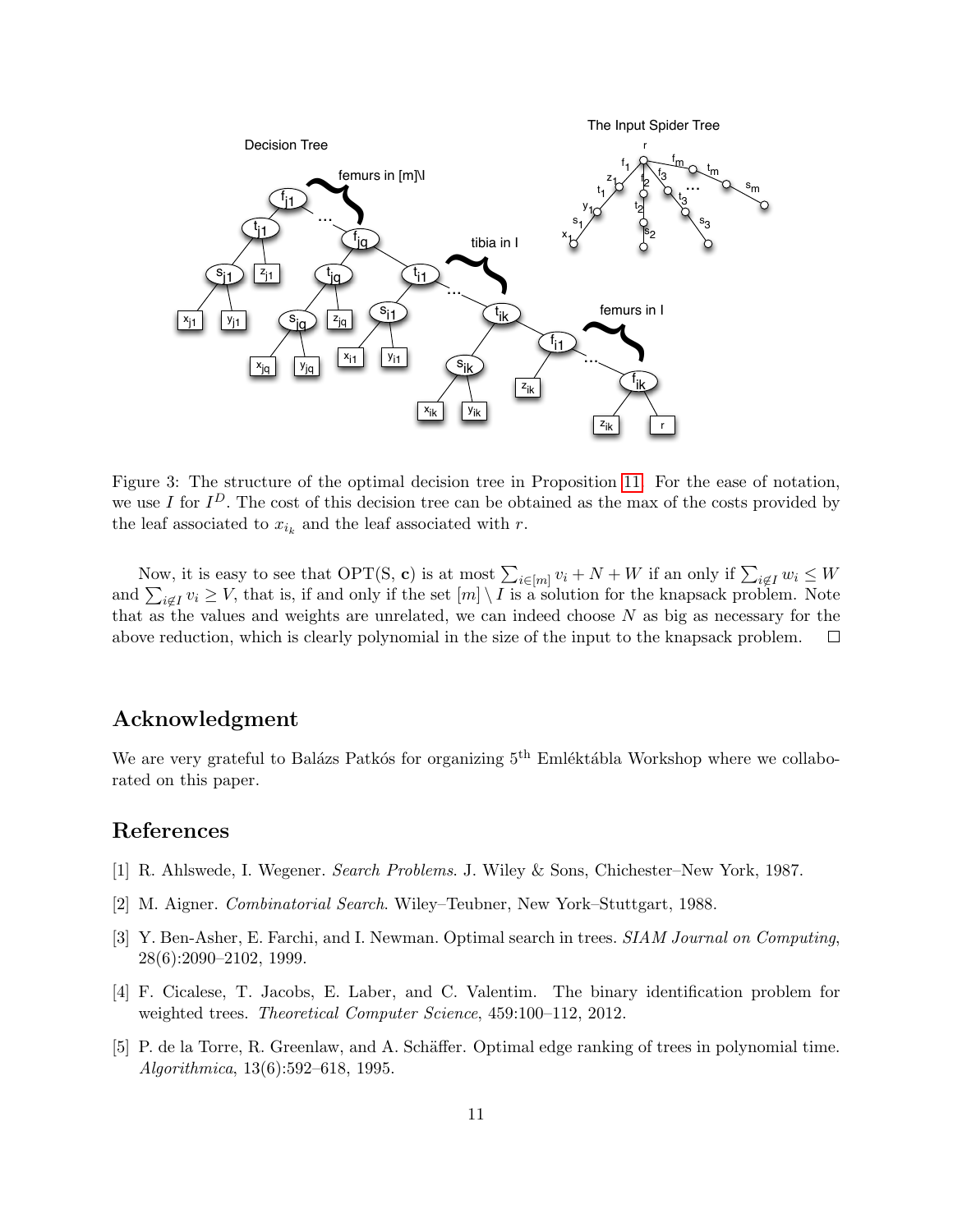- <span id="page-11-8"></span>[6] D. Dereniowski. Edge ranking of weighted trees. Discrete Applied Mathematics, 154:1198–1209, May 2006.
- <span id="page-11-6"></span>[7] D. Dereniowski. Edge ranking and searching in partial orders. Discrete Applied Mathematics, 156(13):2493–2500, 2008.
- [8] U. Faigle, L. Lovász, R. Schrader, Gy. Turán. Searching in trees, series-parallel and interval orders. SIAM Journal on Computing, 15(4):1075–1084, 1986.
- <span id="page-11-3"></span>[9] A.V. Iyer, H.D. Ratliff, and G. Vijayan. On an edge ranking problem of trees and graphs. Discrete Applied Mathematics, 30(1):43–52, 1991.
- <span id="page-11-0"></span>[10] D. Knuth. Searching and Sorting, 3rd volume of The Art of Computer Programming, Addison-Wesley, 1998.
- <span id="page-11-4"></span>[11] T. Wah Lam and F. Ling Yue. Optimal edge ranking of trees in linear time. In SODA '98: Proceedings of the ninth annual ACM-SIAM symposium on Discrete algorithms, pages 436–445, Philadelphia, PA, USA, 1998. Society for Industrial and Applied Mathematics.
- <span id="page-11-1"></span>[12] N. Linial and M. Saks. Searching order structures. Journal of Algorithms, 6:86–103, 1985.
- <span id="page-11-5"></span>[13] K. Makino, Y. Uno, and T. Ibaraki. On minimum edge ranking spanning trees. Journal of Algorithms, 38:411–437, February 2001.
- <span id="page-11-7"></span>[14] S. Mozes, K. Onak, O. Weimann. Finding an optimal tree searching strategy in linear time. In Proc. of the 19th Annual ACM-SIAM Symp. om Discrete Algorithms (SODA'08), pp. 1096– 1105, 2009.
- <span id="page-11-2"></span>[15] M. Wermelinger. Searching Efficiently in Posets. Topics in Programming Techonology, New University of Lisbon, 1993.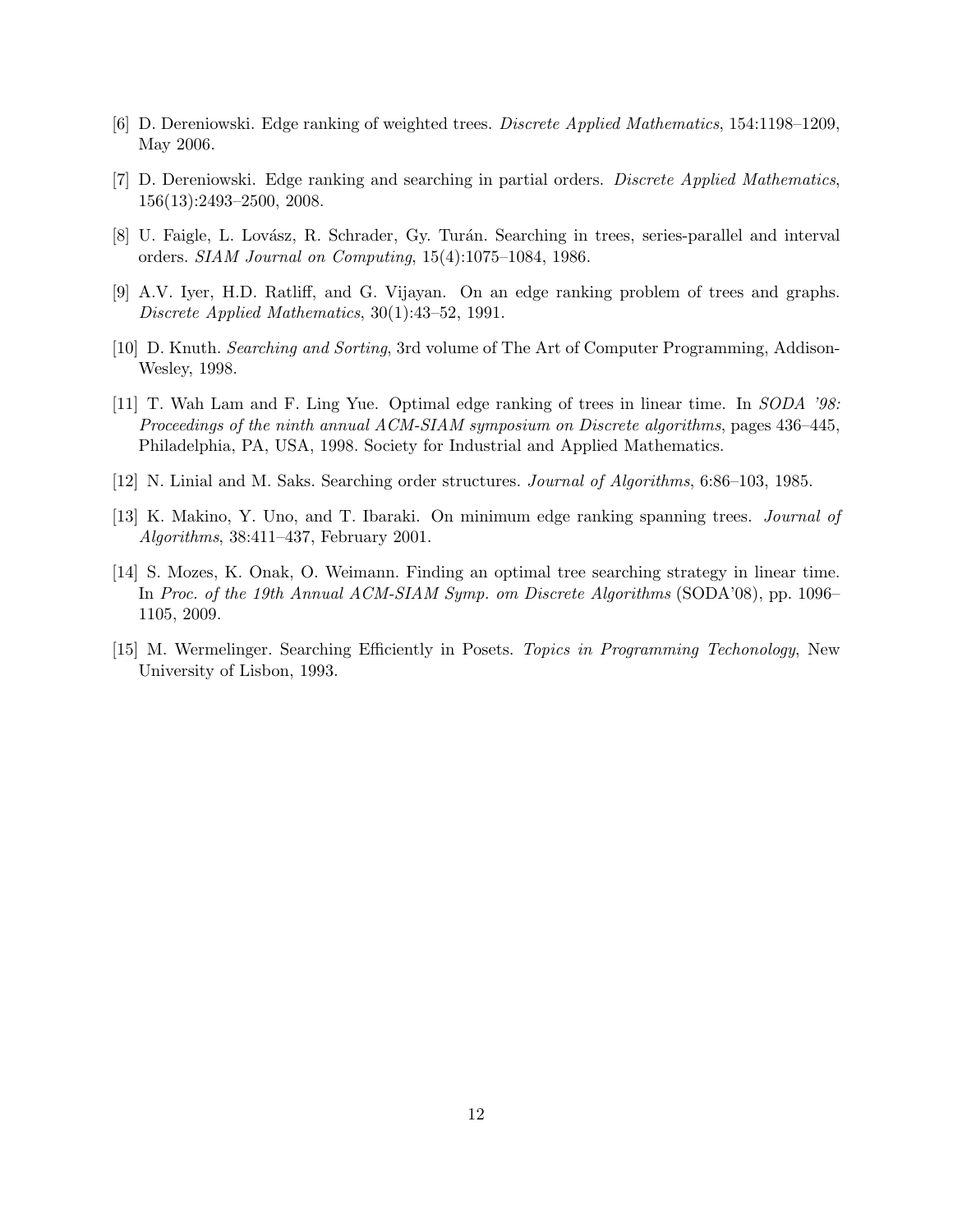## Appendix

#### The Proof of Proposition [11](#page-9-0)

**Proposition [11.](#page-9-0)** There is an optimal decision tree D with  $I \neq \emptyset$  and such that:

(i) for any  $i \in I$  and  $j \in [m] \setminus I$  the node of D associated with the jth femur is an ancestor of the node associated with the ith tibia.

(ii) for any  $i, j \in I$  the node of D associated with the ith tibia is an ancestor of the node associated with the jth femur.

*Proof.* We first show that there is an optimal decision tree with  $I_{\text{out}}^D \neq \emptyset$ . Let  $D^*$  be a decision tree where each femur is queried before the corresponding tibia, i.e.,  $I^{D^*} = \emptyset$ . Let *i* be the index of the last femur queried. Therefore one of the two children of the node querying  $f_i$  is a leaf associated to r, while in the subtree rooted at the other child the leaves are associated to the vertices in the ith leg. Let  $z_i, y_i, x_i$ , denote the vertices on the *i*th leg in order of increasing distance from r. It is not hard to see that

$$
\max_{v \in \{z_i, y_i, x_i, r\}} cost^{D^*}(v) = K + c(f_i) + c(t_i) + c(s_i),
$$

where K is the cost of the queries on the path from the root of  $D^*$  to the parent of the node associated with the query to  $f_i$ .

Now consider the decision tree obtained from  $D^*$  by replacing the query to  $f_i$  with a query to  $t_i$ , then one child of this node queries  $f_i$  and the other child queries  $s_i$ . Let D' be the resulting decision tree. It is not difficult to see that we now have

$$
\max_{v \in \{z_i, y_i, x_i, r\}} cost^{D'}(v) = \max\{K + c(t_i) + c(s_i), K + c(t_i) + c(f_i)\} \le \max_{v \in \{z_i, y_i, x_i, r\}} cost^{D^*}(v)
$$

and  $cost^{D'}(v) = cost^{D^*}(v)$  for any  $v \notin \{z_i, y_i, x_i, r\}$ . Hence  $cost(D') \le cost(D^*)$  with  $I^{D'} \neq \emptyset$  for  $D^{\prime}$ .

Now, assuming that  $I = I^D \neq \emptyset$ , we can show (i) and (ii). First we observe that if at least one of (i) and (ii) does not hold then at least one of the following conditions holds:

- (i') there exists  $i \in I$  and  $j \in [m] \setminus I$  such that the node  $\nu_j$  associated with  $f_j$  is a child of the node  $\nu_i$  associated with  $t_i$ ;
- (ii) there exists  $i, j \in I$  such that the node  $\nu_i$  associated with  $t_i$  is a child of the node  $\nu_j$  associated with  $f_i$ ;
- (iii') there exists  $i \in I$  and  $j \in [m] \setminus I$  such that the node  $\nu_j$  associated with  $f_j$  is a child of the node  $\nu_i$  associated with  $f_i$ .

Indeed, if none of these three conditions holds then (i) and (ii) follow.

Therefore, it is enough to show that if we have an optimal tree where one of the three conditions holds, by swapping the nodes  $\nu_i$  and  $\nu_j$  involved, we can obtain a new decision tree whose total cost is not larger than the cost of the original decision tree. This implies that by repeated use of this swapping procedure, we have an optimal decision tree where both (i) and (ii) hold.

We shall limit to explicitly show this argument for the case where in the optimal decision tree  $D^*$  condition (i') holds. Therefore, we have

 $\max_{v \in \{z_j, y_j, x_j\}} cost^{D^*}(v) = K + c(t_i) + c(f_j) + c(t_j) + c(s_j)$   $cost^{D^*}(x_i) = cost^{D^*}(y_i) = K + c(t_i) + c(s_i)$